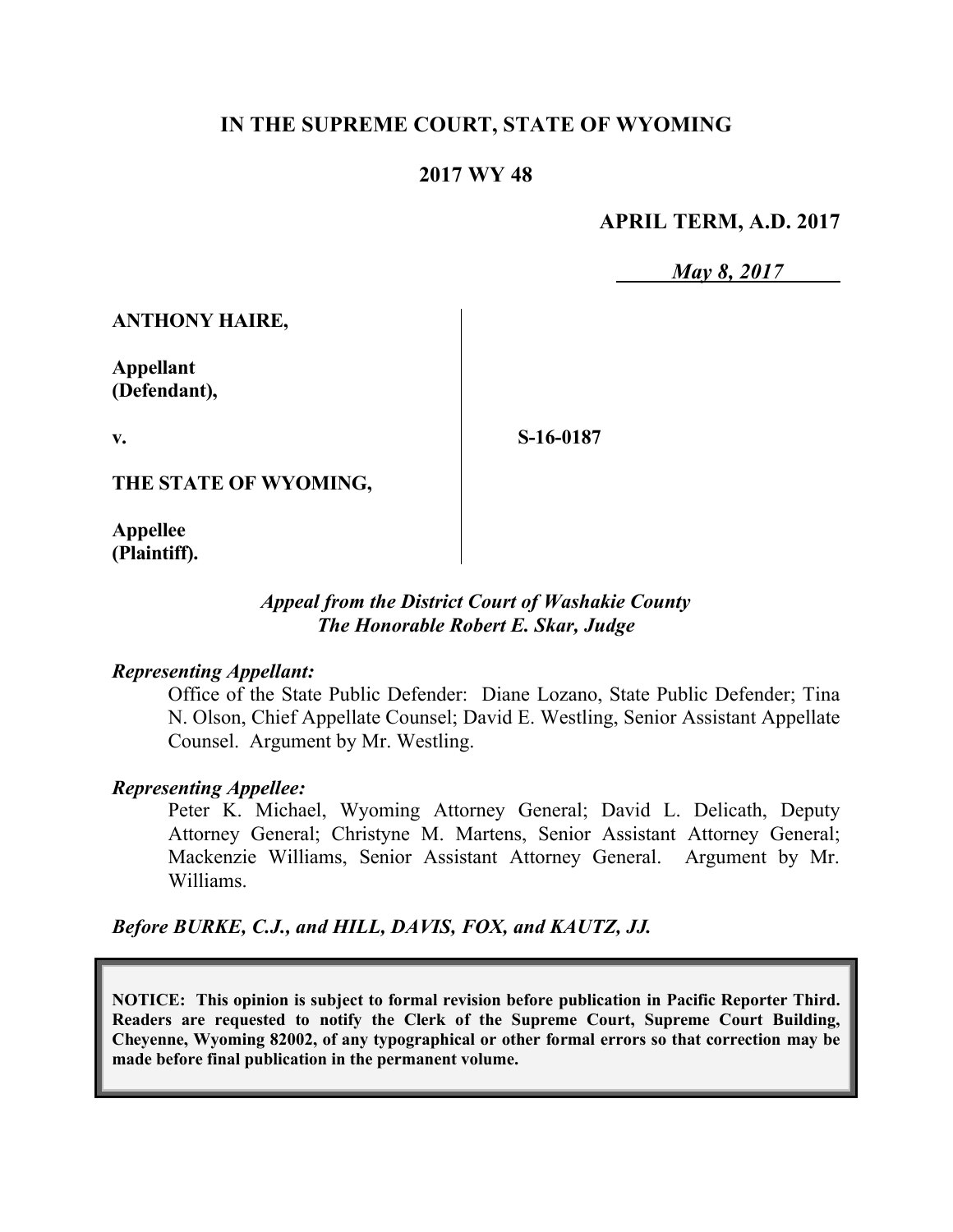### **DAVIS**, Justice.

[¶1] Appellant Anthony D. Haire shot and killed a man, but claimed he did so in selfdefense. He was charged with involuntary manslaughter and reckless endangerment, and a jury found him guilty on both counts. He raises two issues as to the jury instructions on self-defense. First, he contends that the district court erred in failing to give the jury a requested castle doctrine instruction, which would have said that a person has no duty to retreat in his home even if he could safely do so. Second, Appellant asserts the district court committed plain error when it gave an instruction informing the jury that he had a duty to retreat before using deadly force.

[¶2] Before considering Appellant's issues, we must first address whether the justification of self-defense is available when the crime charged involves a reckless act, rather than an intentional act. We hold that it is, and therefore must overrule our conclusion to the contrary in *Duran v. State*, 990 P.2d 1005 (Wyo. 1999). While the district court did not abuse its discretion in denying Appellant's proposed castle doctrine instruction, we find that plain error occurred when the jury was instructed that Appellant had a duty to retreat before using deadly force. We therefore reverse and remand for a new trial on the charge of involuntary manslaughter.

#### **ISSUES**

[¶3] This Court has raised the first issue on its own initiative because the answer to that question will determine whether it is appropriate to consider the issues Appellant raised. We have also rephrased the issues to better conform to the applicable standards of review, controlling law, and circumstances of this case:

1. Is the affirmative defense of self-defense available to a defendant when the crime charged involves a reckless act, rather than an intentional act?

2. Did the district court abuse its discretion when it refused Appellant's proposed jury instruction that there is no duty to retreat in one's home before using deadly force in self-defense?

3. Did the district court commit plain error when it instructed the jury that Appellant had a duty to retreat before using deadly force in self-defense?

## **FACTS**

[¶4] Appellant lived with his wife and three small children in a mobile home in Worland, Wyoming. Their home was situated on a piece of property owned by Jamye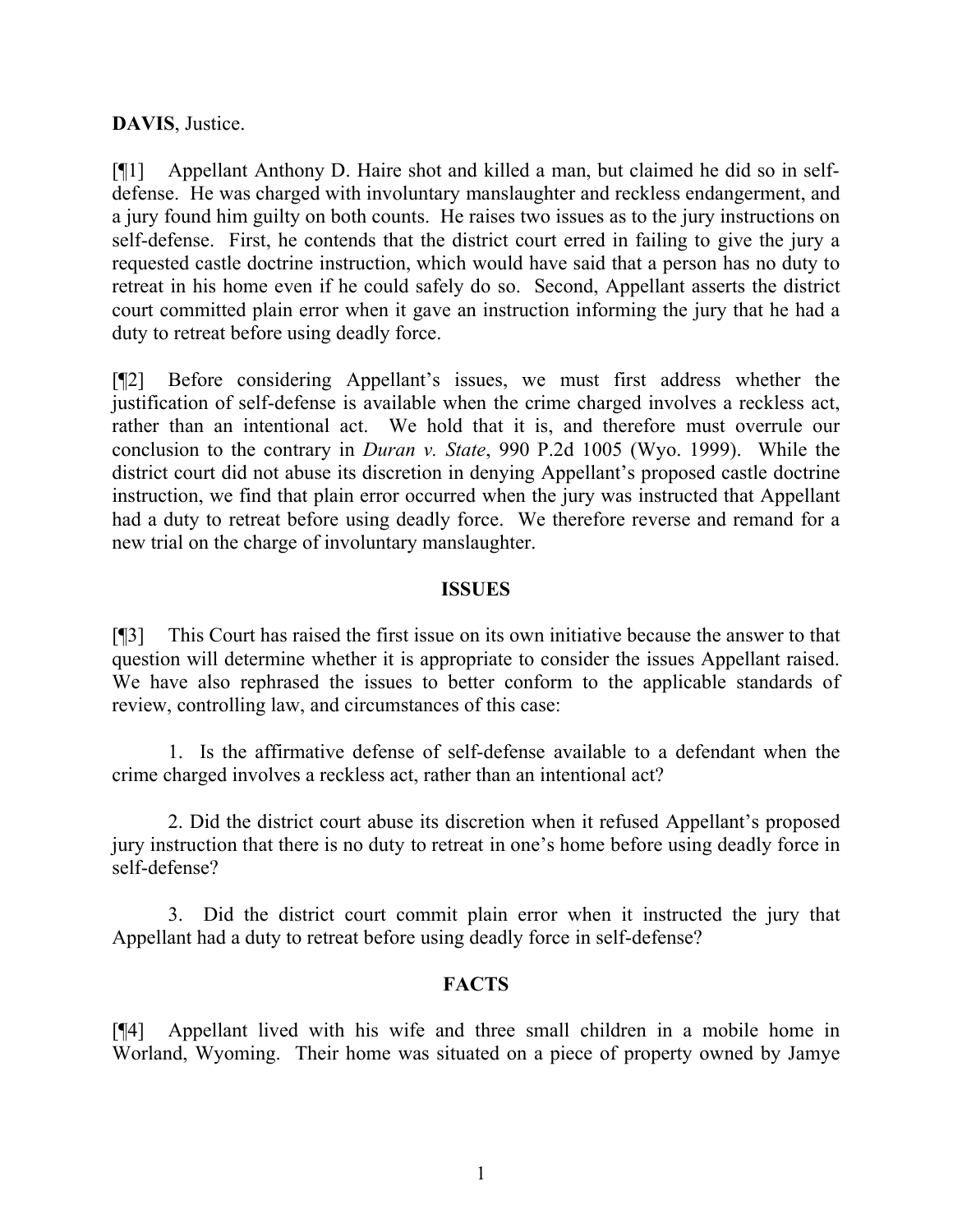SoRelle.<sup>1</sup> Mr. SoRelle also lived in a mobile home on the property. The following rendering sets the scene:



As the diagram depicts, the mobile homes were arranged around a common parking area packed with numerous vehicles and with only a single entrance/exit.

[¶5] On the evening of April 13, 2015, Appellant was grilling hamburgers in front of his mobile home with his family and a friend, Judy Cable. Mr. SoRelle came to the cookout for a time, but left abruptly for some reason. Later that evening, Ms. Cable attempted to leave in her vehicle, but found that she could not because Mr. SoRelle had parked his red Suburban, which was hitched to a trailer, in front of the driveway in and out of the property. Because she was blocked in, Ms. Cable returned to the Haires' home for assistance.

[¶6] Appellant walked over to Mr. SoRelle's home and knocked on his door without receiving a response. Appellant then went back to his place and called Mr. SoRelle. Mr. SoRelle answered the call and indicated that he was upset that Ms. Cable's car had been parked in his usual parking spot, which is why he blocked it in.

l <sup>1</sup> Mr. SoRelle was Appellant's wife's stepfather.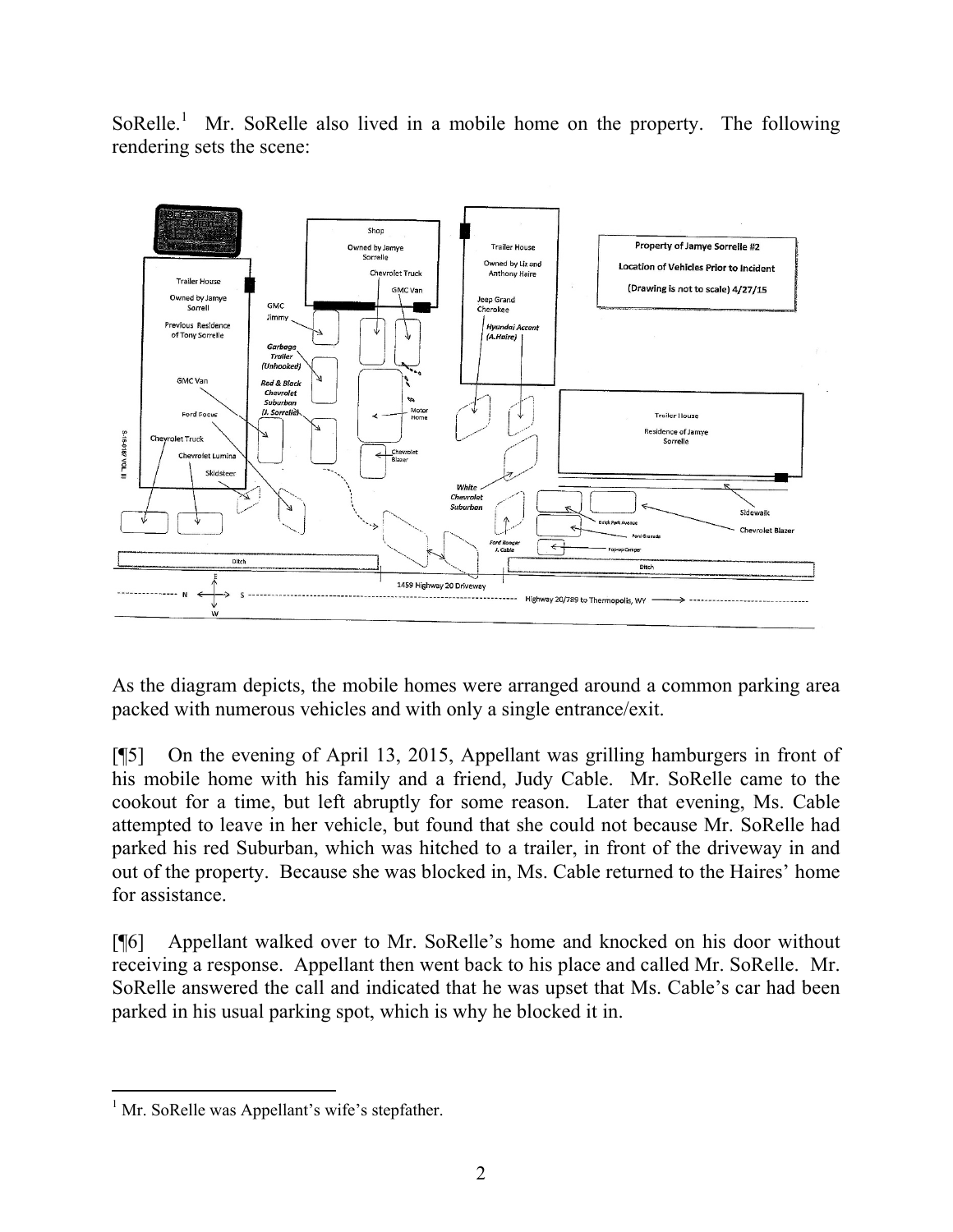[¶7] After the call, Appellant, his wife, and Ms. Cable went outside. The Haires' children remained inside their home. Mr. SoRelle, who was apparently still upset and probably drunk, appeared and walked towards the three.<sup>2</sup> Appellant noticed that Mr. SoRelle was holding a .41 magnum revolver in his right hand as he approached.

[¶8] Mr. SoRelle then shot his revolver into the ground near Mrs. Haire and Ms. Cable, who were standing near Appellant. The bullet's impact caused gravel to fly and hit Mrs. Haire's legs. Appellant quickly ushered the women back into his home.

[¶9] Appellant did not follow the women into the home, however. Instead, he ran to his Hyundai car that was parked nearby to retrieve a semiautomatic pistol. *See* diagram, *supra*. He then positioned himself behind a white Suburban parked next to his car. In the time that it took Appellant to get his gun, Mr. SoRelle made his way to his red Suburban that was blocking the driveway. *See id*. The two were now in a standoff in the common parking area of the property with a distance of roughly twenty-five feet between them.

[¶10] According to Appellant, the two began yelling at each other.<sup>3</sup> Haire asked whether SoRelle was going to move the obstructing vehicle. He testified that he then saw a glimmer from SoRelle's revolver as SoRelle raised his arm. At that point, Haire testified that he took aim and fired one shot. SoRelle again raised his revolver, and Haire began firing, emptying the magazine of the remaining eleven rounds. Nine of the twelve bullets fired hit SoRelle, mortally wounding him.

[¶11] A neighbor testified that she heard one initial shot followed by a significant break before the other succession of shots were fired.<sup>4</sup> However, Haire's wife testified that she heard two shots, then a slight pause, and then the remaining shots in rapid succession.

[¶12] After the shooting stopped, Mrs. Haire came outside and saw Appellant standing with his pistol in hand. He told her to call 911. Appellant then approached Mr. SoRelle and removed the revolver from his hand and placed it on the hood of a vehicle a safe distance away.

[¶13] Police and paramedics arrived shortly thereafter. Mr. SoRelle died at the scene with the keys to his red Suburban laying next to his body. Appellant was taken into custody by law enforcement.

 <sup>2</sup> Testing on a blood sample taken post-mortem revealed a blood alcohol content of .213%, which a pathologist testified would be consistent with a very significant level of intoxication.

Appellant elected to waive his Fifth Amendment right and testified at trial. His statements during interviews with law enforcement shortly after the incident were also admitted into evidence.

<sup>&</sup>lt;sup>4</sup> In its brief, the State says that "[a] neighbor who heard the shots, however, testified that there was no gap, and all shots were fired in quick succession." That is not accurate based upon the record.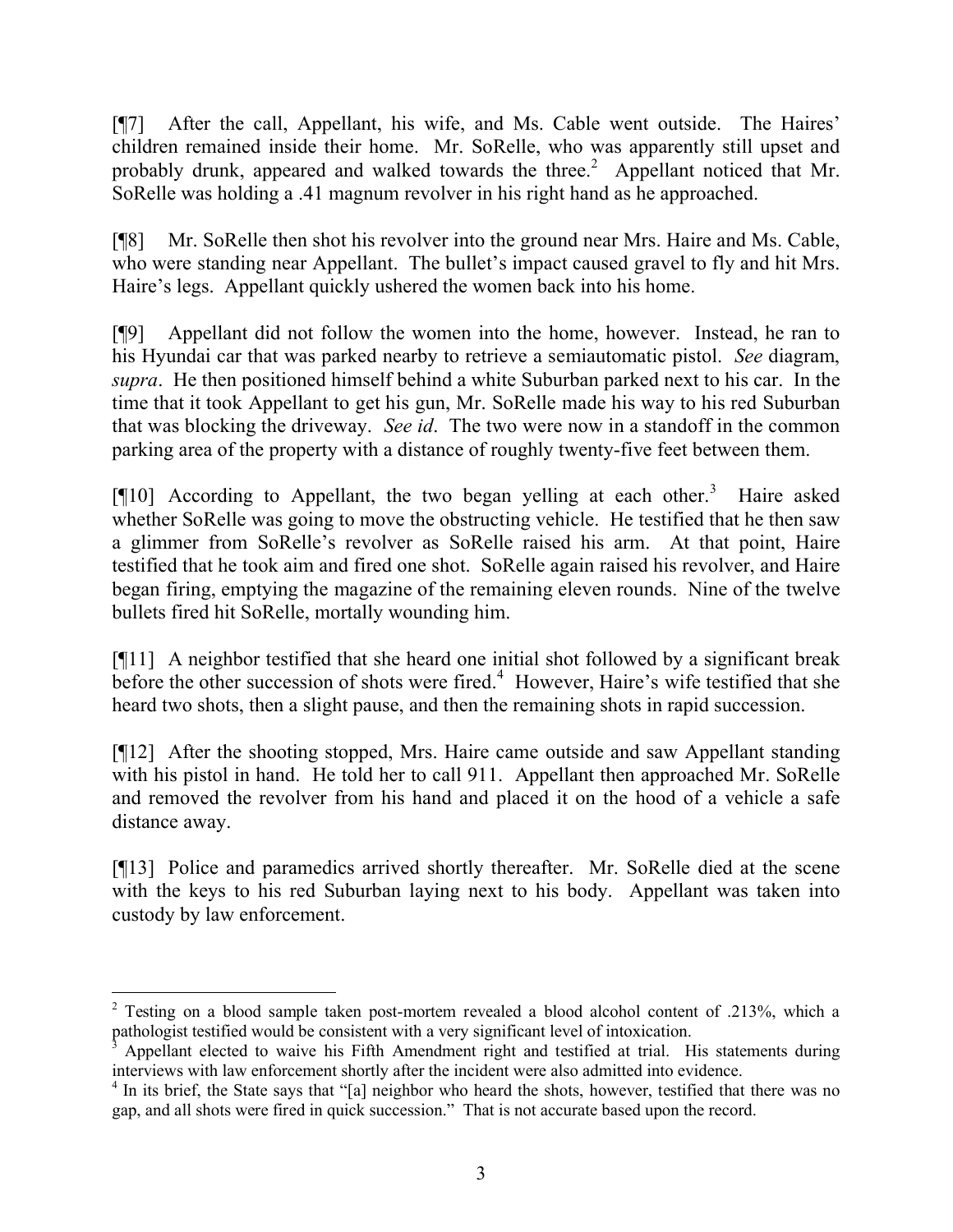[¶14] The county attorney charged Appellant with involuntary manslaughter and reckless endangerment. The involuntary manslaughter statute states in pertinent part:

> a) A person is guilty of manslaughter if he unlawfully kills any human being without malice, expressed or implied, either:

> > \* \* \*

(ii) Involuntarily, but recklessly  $\dots$ .

Wyo. Stat. Ann. § 6-2-105(a)(ii) (LexisNexis 2015). "Recklessly" is statutorily defined as follows:

> A person acts recklessly when he consciously disregards a substantial and unjustifiable risk that the harm he is accused of causing will occur, and the harm results. The risk shall be of such nature and degree that disregarding it constitutes a gross deviation from the standard of conduct that a reasonable person would observe in the situation[.]

Wyo. Stat. Ann. § 6-1-104(ix) (LexisNexis 2015). Appellant pled not guilty to the charges and was tried eight months later.

[¶15] Appellant's theory of the case was that he killed Mr. SoRelle in self-defense. The district court provided the jury with the following instructions reflecting his theory:

#### **Jury Instruction No. 15.1**

Self-defense is an issue in this case. The burden is on the State to prove that the defendant did not act in selfdefense. Unless the State proves beyond a reasonable doubt that the defendant did not act in self-defense, you shall find the defendant not guilty of the crime of involuntary manslaughter.

#### **Jury Instruction No. 27**

Anthony Haire's theory of the case is that Anthony Haire had reasonable grounds to believe and actually did believe that he, his family or guest was [sic] in imminent danger of death or serious bodily harm from which Anthony Haire or his family could be saved only by using deadly force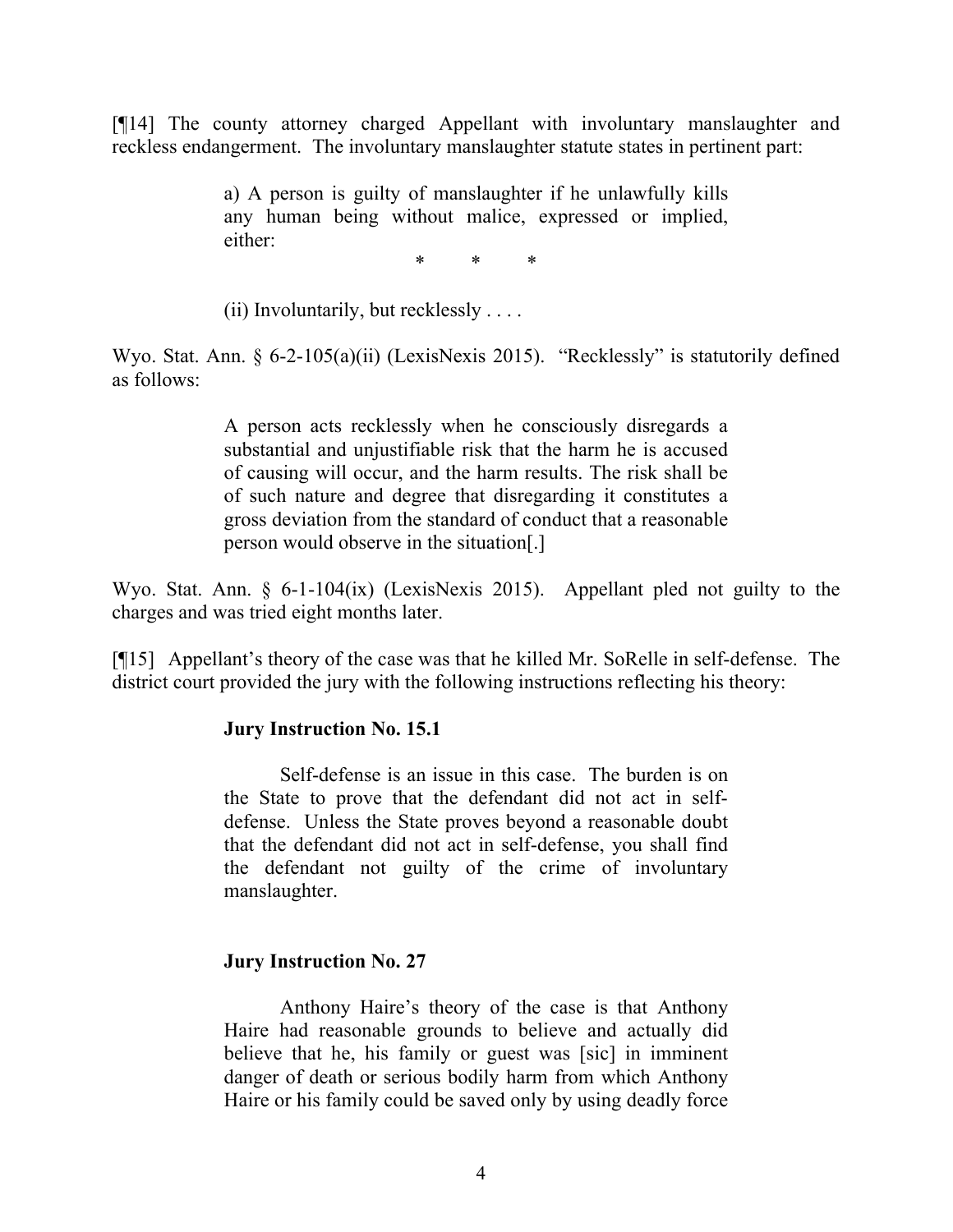against the aggressor. It is further Anthony Haire's contention that at no time was he the aggressor. If you find that Anthony Haire acted in self-defense of himself, his family or guest, and after consideration of all the evidence and all the jury instructions, then you should find him not guilty.

[ $[16]$  The district court also provided additional instructions<sup>5</sup> on the law of self-defense, which we summarize for the sake of brevity:

- Explanation of justifiable homicide in self-defense when there are reasonable grounds to believe there is imminent danger of death or serious bodily harm;
- The right to arm to resist attack where there are reasonable grounds to believe that another will attack with such force as to endanger life or cause serious bodily injury;
- Even if there are reasonable grounds to believe there is imminent danger of death or serious bodily harm, a person must try to retreat rather than to take the life of the adversary if there was a convenient mode of retreat without increasing actual or apparent peril; $6<sup>6</sup>$
- The right of self-defense ends when the danger ceases;
- Self-defense is not a justification after an adversary is disabled;
- Use of reasonable force is justified to defend another person against an attack by an aggressor when the person has reasonable grounds to believe that the other person is in imminent danger of harm;
- A person is considered an aggressor when there is some sort of physical aggression or threat of imminent use of force;

 $\overline{a}$ <sup>5</sup> All of these instructions on the law of self-defense are reflected in the most current version of the Wyoming Criminal Pattern Jury Instructions, Part 8 – Defenses (2014). We take this opportunity to note that the pattern jury instructions are very useful, but that they are not required to be given. They are occasionally wrong, like the one examined in the second issue below. *See Shull v. State,* 2017 WY 14, ¶ 25, 388 P.3d 763, 769 (Wyo. 2017); *United States v. Little*, 829 F.3d 1177 (10th Cir. 2016); *see also United States v. Lofton*, 776 F.2d 918, 922 (10th Cir. 1985) ("While pattern instructions provide valuable guidance to the trial courts, over-reliance may produce instructions unsuited to the particular case.").

<sup>6</sup> This instruction is at the center of Appellant's second issue, and is discussed in detail below. *See infra* ¶¶ 31-45.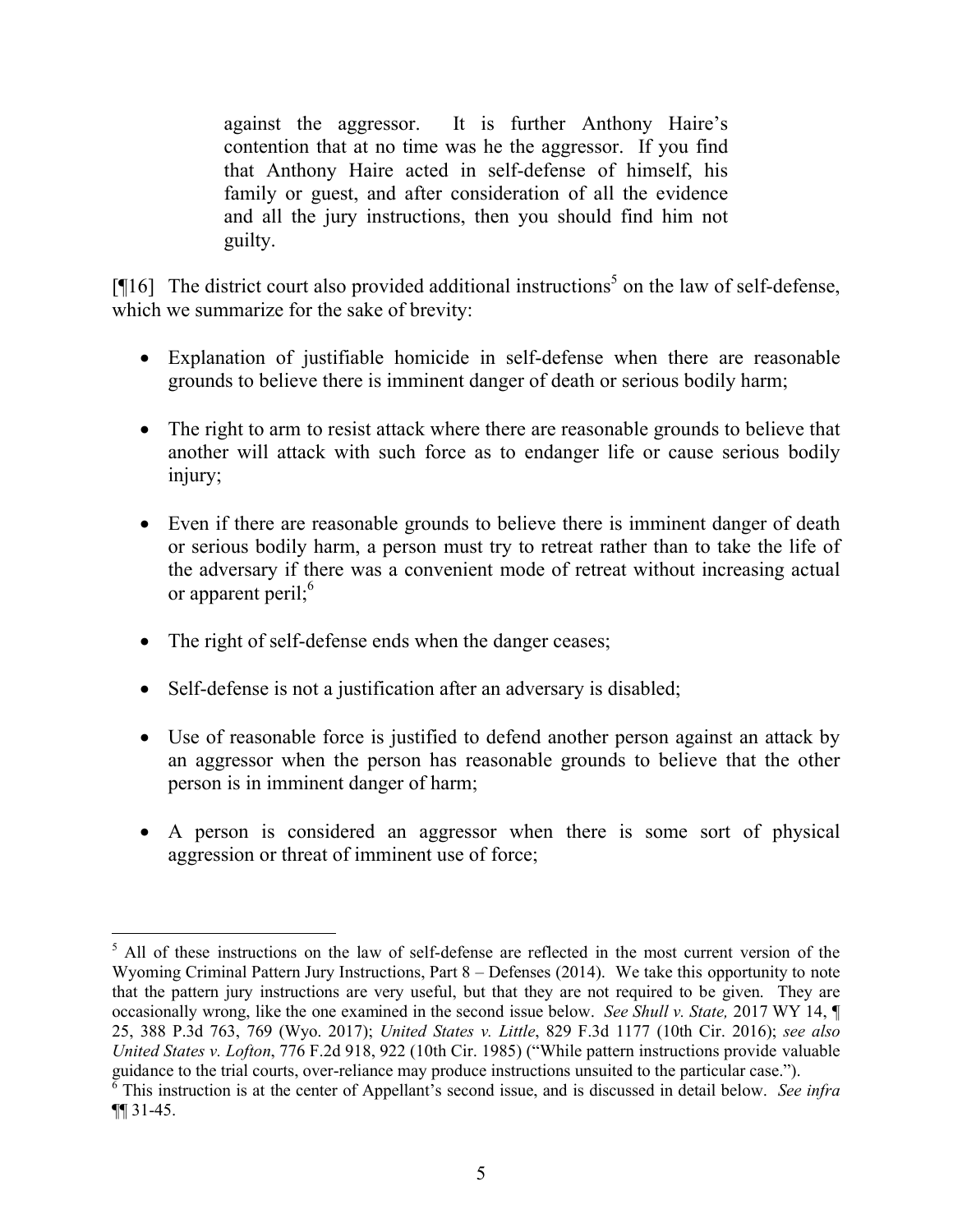The right of self-defense is not available to an aggressor who provokes the conflict, unless the aggressor withdraws in good faith and informs the other person by words or actions that he desires to end the conflict and is thereafter threatened.

[¶17] Appellant proposed an instruction on the castle doctrine, claiming that he had an absolute right to stand his ground and was under no obligation to retreat even if he could safely have done so. *See infra* ¶ 26. The district court rejected the instruction because it concluded that the circumstances did not warrant it. The court also believed the instruction would be confusing because it did not fit the facts of this particular case.

[¶18] After a four-day trial, the jury found Appellant guilty on both counts. The district court sentenced him to eight to ten years of imprisonment for manslaughter, and to one year in the county jail for reckless endangerment,<sup>7</sup> the latter sentence to run consecutively and be suspended in favor of probation after he is released from prison.

[¶19] Appellant timely perfected this appeal.

# **DISCUSSION**

# *Self-Defense and Crimes Involving Reckless Conduct*

[¶20] It does not appear that the parties or the district court were aware of our holding in *Duran v. State*, in which we concluded that the justification of self-defense is not available when the crime charged involves a reckless act, rather than an intentional act. 990 P.2d at 1008-09. If they had been, there likely would have been no instructions given to the jury regarding self-defense. We now have an opportunity to revisit this issue.

[¶21] In *Duran*, the defendant was charged with and convicted of aggravated vehicular homicide by vehicle, a crime only requiring reckless conduct rather than an intentional act. *Id.* at 1007; *see also Barrowes v. State*, 2017 WY 23, ¶¶ 17-18, 390 P.3d 1126, 1128-29 (Wyo. 2017). After considering earlier Wyoming cases not directly resolving the issue and relying on limited authority from other jurisdictions, we determined that self-defense is available only when the crime charged requires intentional misconduct. *Duran*, 990 P.2d at 1009. Consequently, the blanket rule in *Duran* was that self-defense is not available when a crime involves a reckless act. *Id.* at 1006.

[¶22] *Duran* has proven to be one of those rare cases where we must depart from our precedent. The rule of law set out there is unworkable and would lead to perverse results. Take for example the case of a defendant who justifiably shoots and kills his attacker in

 $<sup>7</sup>$  This charge alleged endangerment of persons travelling on the nearby highway. The conviction and</sup> sentence for reckless endangerment were not appealed.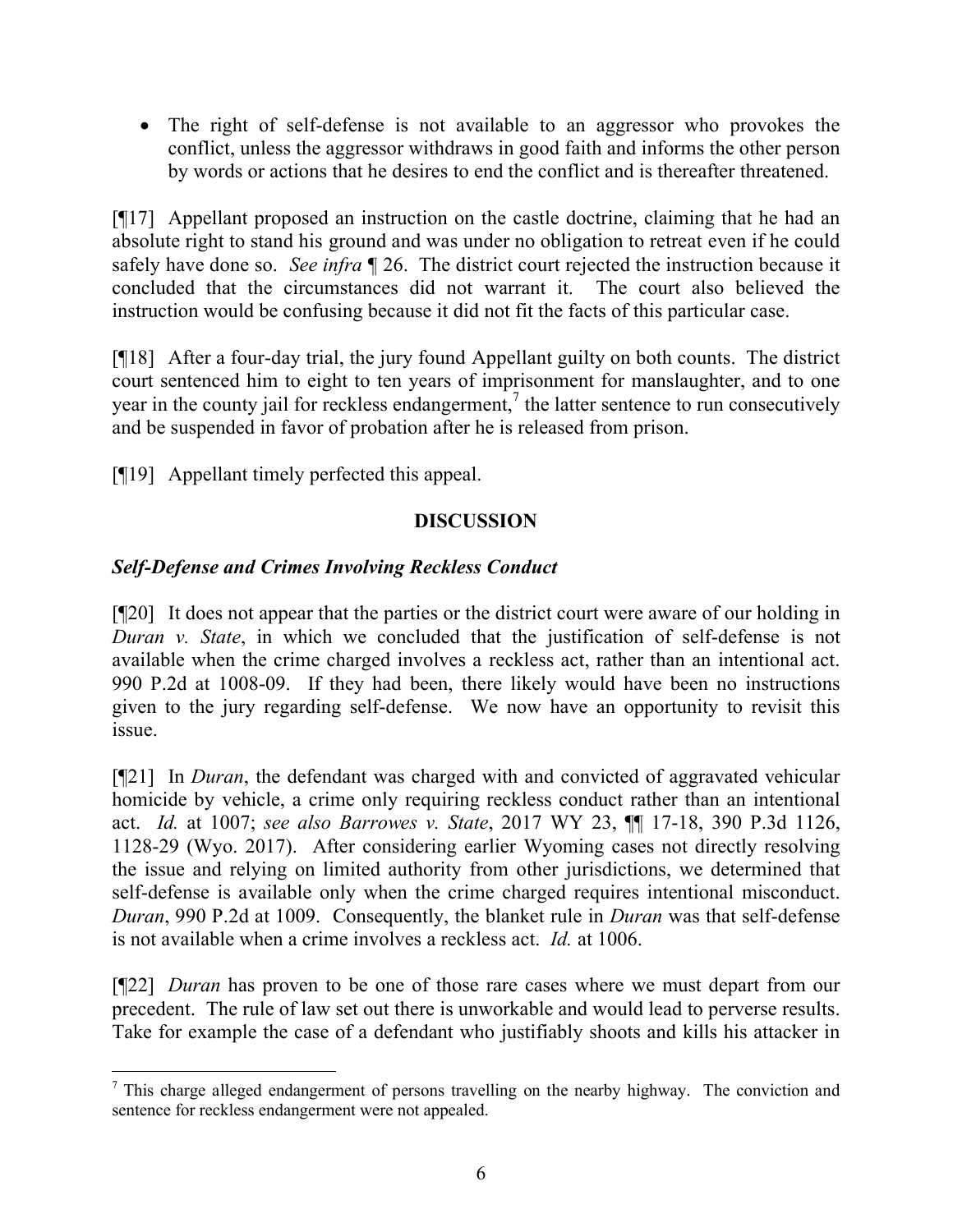self-defense and is charged with murder. In such a scenario, the defendant could be entitled to a complete acquittal of the murder charge based on the justification of selfdefense. However, another defendant who also justifiably shoots and kills his attacker in self-defense but is charged with involuntary manslaughter would have no defense. We cannot accept this incongruous result. Consequently, we must overrule *Duran's* holding that the affirmative defense of self-defense is not available when a crime involves a reckless act.

[¶23] We are cognizant of the doctrine of *stare decisis*, which ensures the law will not simply change on a whim. *Wilkerson v. State*, 2014 WY 136, ¶ 22, 336 P.3d 1188, 1198 (Wyo. 2014). "That doctrine permits society to presume that bedrock principles are founded in the law rather than in the proclivities of individuals, and thereby contributes to the integrity of our constitutional system of government, both in appearance and in fact." *Id.* (citation omitted). There are exceptional times, however, when controlling decisions are unworkable or badly reasoned; thus, *stare decisis* cannot be applied blindly and unbendingly. *Id.*

[¶24] After studying the law of self-defense, we are convinced that the defense of selfdefense is available when the crime charged involves a reckless act, just as it is available when an intentional act is involved. *See, e.g., State v. Rodriguez*, 949 A.2d 197, 203 (N.J. 2008); *Clark v. State*, 65 A.3d 571, 577-581 (Del. 2013); *Alonzo v. State*, 353 S.W.3d 778, 781-82 (Tex. Crim. App. 2011); *Jones v. State*, 745 A.2d 396, 402-07 (Md. 2000); *Estep v. Com*., 64 S.W.3d 805, 811 (Ky. 2002); *cf.* 2 Wayne R. LaFave, *Subst. Crim. L.* § 10.4 (2d ed., Oct. 2016 update).<sup>8</sup> Whether a defendant is entitled to have the

l

<sup>&</sup>lt;sup>8</sup> We are aware that some courts, such as the Colorado Supreme Court, consider the defense of selfdefense in two separate ways, depending on the criminal charge. *See, e.g. People v. Pickering*, 276 P.3d 553, 555 (Colo. 2011). "There are, generally speaking, two types of defenses to criminal charges: (1) 'affirmative' defenses that admit the defendant's commission of the elements of the charged act, but seek to justify, excuse, or mitigate the commission of the act; and (2) 'traverses' that effectively refute the possibility that the defendant committed the charged act by negating an element of the act." *Id.* "With respect to crimes requiring intent, knowledge, or willfulness, such as second-degree murder, self-defense is an affirmative defense." *Id.* "With respect to crimes requiring recklessness, criminal negligence, or extreme indifference, such as reckless manslaughter, self-defense is not an affirmative defense, but rather an element-negating traverse." *Id.* at 556.

This approach no doubt may have technical merit. However, we deem it unnecessary to parse self-defense in such a way. Instructing a jury on this distinction would be difficult in practice. We fear it would create confusion when there are multiple counts that encompass both intentional and reckless acts, and that it would cause uncertainty as to who bears the burden of proof depending on whether it is an "affirmative" defense or a traverse. Therefore, we elect to apply a simple straightforward approach; that is, the district court should give self-defense instructions when there is competent evidence which supports the law expressed in the instructions, regardless of the crime charged. The initial burden of making a *prima facie* case that he acted in self-defense rests with the defendant. When that minimal burden is satisfied, the State has the burden of proving beyond a reasonable doubt that the defendant did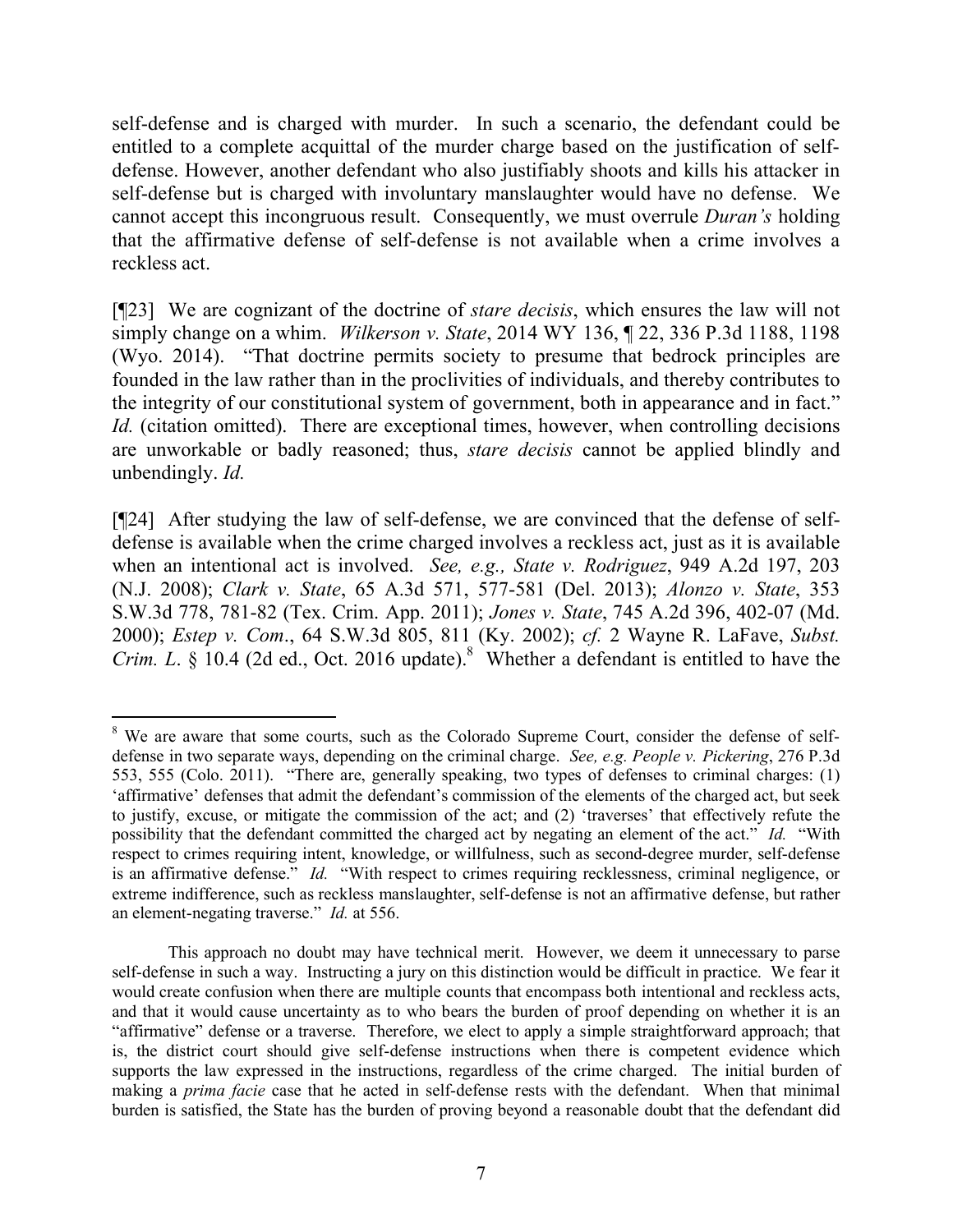jury instructed on a theory of self-defense and given related instructions should not depend on the charges chosen by the prosecutor; rather, the district court ought to provide such instructions when it decides there is competent evidence which supports the law expressed in the instructions. We have explained:

> A defendant has the right to have instructions on his theory of the case or his theory of defense presented to the jury if the instructions sufficiently inform the jury of the theory of defense and if competent evidence exists which supports the law expressed in the instructions. However, we have also noted that not every instruction must be given simply because there is a claim that it incorporates a theory of the case. A trial court may properly refuse to give a proposed instruction if it is erroneous, confusing, argumentative, or if the instruction unduly emphasizes one aspect of the case, the law, or the defendant's version of the events. Additionally, instructions not based on the evidence can be properly refused.

*Drennen v. State*, 2013 WY 118, ¶ 20, 311 P.3d 116, 124 (Wyo. 2013) (citations and quotation marks omitted).

[¶25] "[T]he right to defend oneself and the amount and type of force which may be used depend upon what is reasonably necessary under the circumstances." *Id*. ¶ 22, 311 P.3d at 124-25. The initial burden of making a *prima facie* case rests with the defendant that he acted in self-defense. *Id.* When "that minimal burden is satisfied, the State has the burden of proving beyond a reasonable doubt that the defendant did not act in selfdefense, and the jury must be instructed accordingly." *Id.* As long as a self-defense instruction is requested and supported by competent evidence, the district court must instruct the jury accordingly, regardless if the crime charged requires reckless or intentional conduct. *Id.; see also Rodriguez*, 949 A.2d at 203; *Jones*, 745 A.2d at 405-07.

## *Rejection of Appellant's Proposed Jury Instruction*

l

[¶26] We now turn to the issues raised by Appellant. He first contends that the district court erred by not giving his proposed instruction on what is commonly known as the "castle doctrine." The proposed instruction<sup>9</sup> states:

# **8.07 No Duty to Retreat at Own Residence**

not act in self-defense. In cases where there is no evidence of self-defense, the jury will not be instructed on it.

<sup>9</sup> Appellant's proposed instruction is identical to 2014 Wyoming Criminal Pattern Jury Instruction 8.07.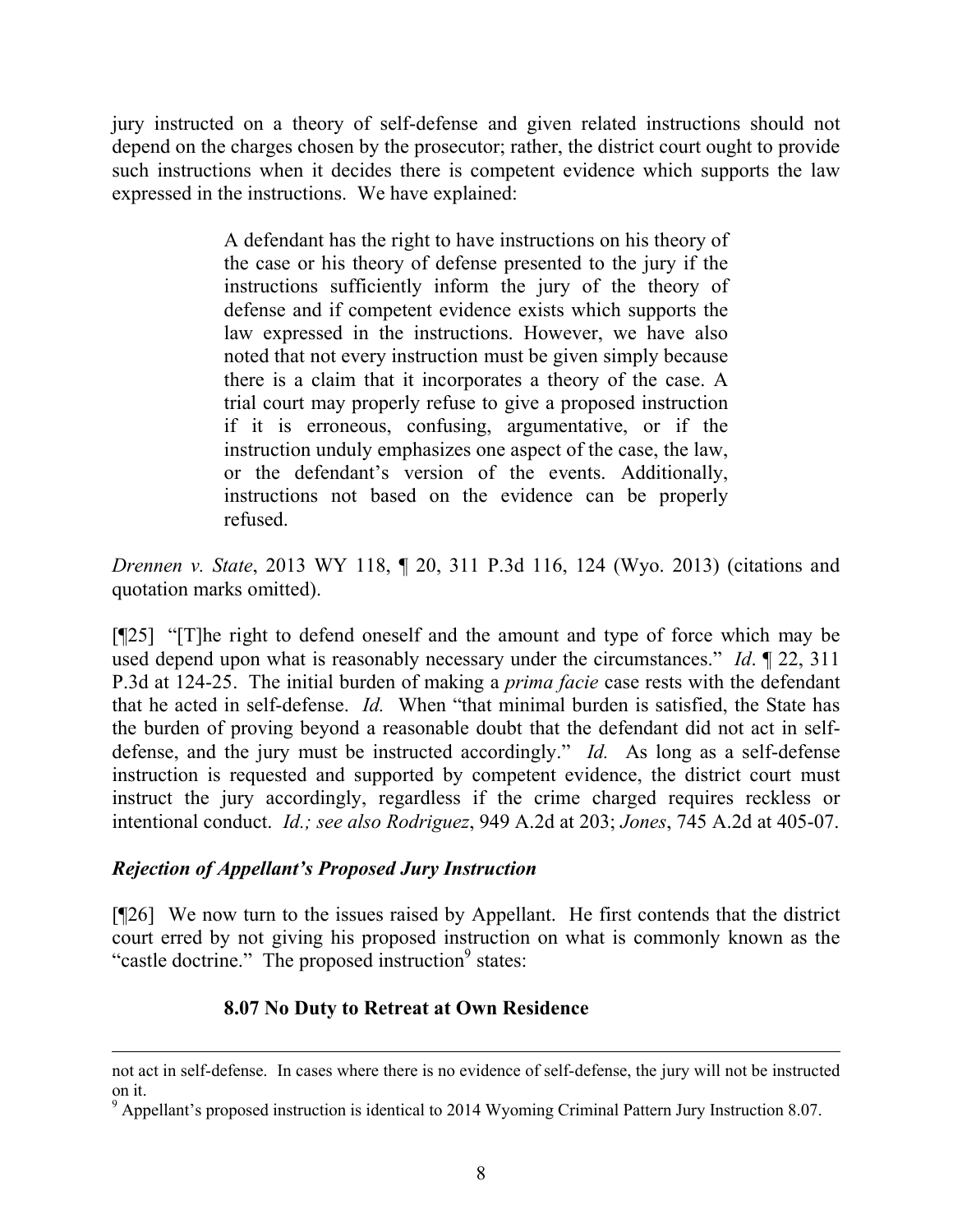If the defendant at his place of residence had reasonable ground to believe and actually did believe that he was in imminent danger of death or serious bodily harm and that the use of deadly force was necessary to repel such danger, he was not required to retreat or to consider whether he could safely retreat. The defendant was entitled to stand his ground and use such force as was reasonably necessary under the circumstances to save his life or protect himself from serious bodily harm.

[¶27] Appellant argues that he was denied an opportunity to present his theory of defense. If that were the case, our standard of review would be *de novo*. *See Tingey v. State*, 2017 WY 5, ¶ 27, 387 P.3d 1170, 1178 (Wyo. 2017) ("[F]ailure to give an offered instruction on the law related to a theory of defense is a due process issue, which this Court reviews *de novo*."). However, as indicated above, the district court did provide a theory of defense instruction along with numerous self-defense instructions. *See supra* ¶¶ 15-16. Thus, Appellant's theory of defense was clearly conveyed to the jury. *See supra* ¶ 24; *see also Bruce v. State*, 2015 WY 46, ¶ 79, 346 P.3d 909, 932 (Wyo. 2015); *Nelson v. State*, 2010 WY 159, ¶ 14, 245 P.3d 282, 285-86 (Wyo. 2010); *Iseli v. State*, 2007 WY 102, ¶ 9, 160 P.3d 1133, 1135-36 (Wyo. 2007).

[¶28] Because Appellant's first issue does not involve failure to instruct on the law governing his theory of defense, we will review the refusal to give the requested instruction using our general standard. *See Ewing v. State*, 2007 WY 78, ¶ 7, 157 P.3d 943, 945 (Wyo. 2007); *see also Tingey*, ¶ 40, 387 P.3d at 1181. A district court's decision to give or not give a proposed jury instruction is reviewed for an abuse of discretion, affording that decision significant deference. *Gonzalez-Ochoa v. State*, 2014 WY 14, ¶ 18, 317 P.3d 599, 604-05 (Wyo. 2014). Because the district court is given broad discretion in instructing the jury, we will not reverse if the instructions correctly state the law and collectively cover the relevant issue. *Id*.; *see also Marfil v. State*, 2016 WY 12, ¶ 17, 366 P.3d 969, 973 (Wyo. 2016).

[¶29] The location of the shooting is at the heart of this issue. Had Appellant used deadly force in his home, an instruction explaining that he had no duty to retreat even if he could safely have done so would have been proper. *See Drennen*, ¶ 24 n.4, 311 P.3d at 125 n.4 ("This rule is known as the castle doctrine because a man's home is his castle and he has the right to defend his family and himself therein."). We held long ago in *Palmer v. State* that an individual who is in his own home can stand his ground and need not retreat before killing his assailant if he is attacked with sufficient force. 9 Wyo. 40, 59 P. 793 (1900); *see also Drennen*, ¶ 24 n.4, 311 P.3d at 125 n.4.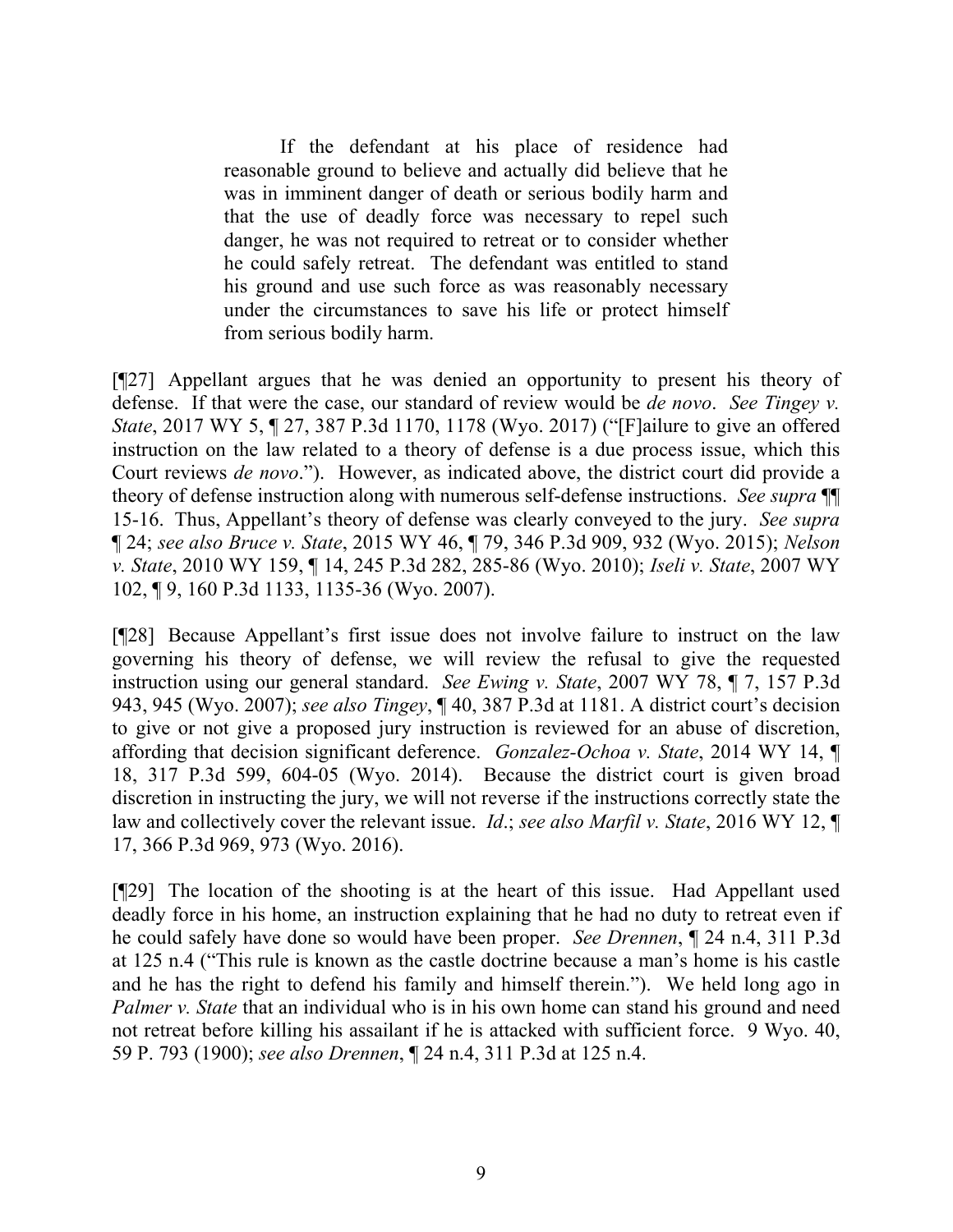[¶30] However, the shooting in this case occurred in a common parking area on SoRelle's property, which was outside the scope of Appellant's home and its curtilage.<sup>10</sup> *Cf. Knospler v. State*, 2016 WY 1, ¶¶ 21-24, 366 P.3d 479, 485 (Wyo. 2016). In fact, Mr. SoRelle was near the property line next to the highway when he was shot. Appellant's proposed jury instruction simply did not apply to the circumstances of this case, and the district court also correctly concluded that it could confuse the jury. *Cf. Bruce*, ¶ 85, 346 P.3d at 934. Consequently, we find no abuse of discretion in rejecting Appellant's proposed instruction.

#### *Instruction on Duty to Retreat*

l

[ $[$ ]] Appellant asserts that the district court committed plain error<sup>11</sup> when it gave the following instruction to the jury:

#### **DUTY TO RETREAT**

Even if the defendant had reasonable ground to believe and actually did believe that he was in imminent danger of death or serious bodily harm, the defendant was justified in using deadly force to repel the danger only if he retreated as far as he safely could do before using deadly force. The law requires a person to retreat rather than to take the life of an adversary if there was a convenient mode of retreat without increasing his actual or apparent peril. To excuse a failure to retreat, it is necessary that the defendant's peril would be increased, or that it reasonably appeared that it would be increased, by retreat. If you find that the defendant could have safely retreated but failed to do so, the defendant cannot rely on the justification of self-defense.

[¶32] To prevail on his claim of plain error, Appellant must prove: "(1) the record clearly reflects the alleged error; (2) the existence of a clear and unequivocal rule of law; (3) a clear and obvious transgression of that rule of law; and (4) the error adversely affected a substantial right resulting in material prejudice to him." *Snow v. State*, 2009 WY 117, ¶ 13, 216 P.3d 505, 509 (Wyo. 2009); *see also Tingey*, ¶ 27, 387 P.3d at 1178.

<sup>&</sup>lt;sup>10</sup> This Court's holding in *Palmer* confined the castle doctrine to the use of deadly force within the walls of the home. The circumstances of this case do not require us to consider whether the castle doctrine extends to the home's curtilage, as the incident happened in an area clearly outside that sphere. *See Drennen*, ¶ 24 n.4, 311 P.3d at 125 n.4. Curtilage has been described as "[t]he land or yard adjoining a house." Black's Law Dictionary 466 (10th ed. 2014).

 $11$  Appellant did not object to this instruction being given to the jury; as a result, our review is confined to an exploration for plain error. *Dennis v. State*, 2013 WY 67, ¶ 42, 302 P.3d 890, 899 (Wyo. 2013).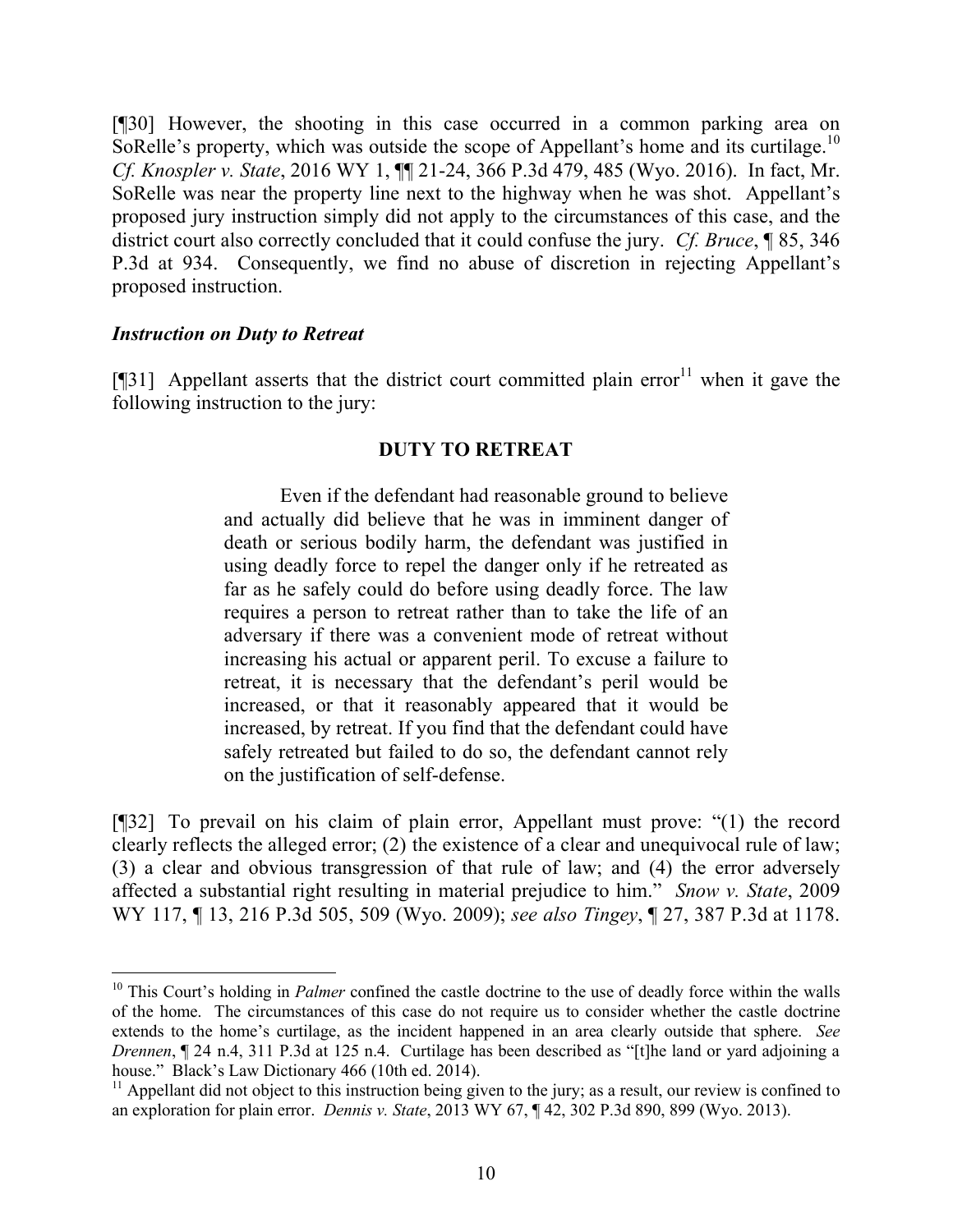The first hurdle is easily satisfied, as the record clearly reflects the alleged error; that is, there is no doubt the district court gave the instruction in question to the jury.

[¶33] Moving on to the second requirement, existence of a clear and unequivocal rule of law, the answer is found in *Drennen*. In that case, we explained that when the use of deadly force is in play,

> it is not necessary for a person to resort to deadly force if there are other reasonable alternatives available to him, one of which may be to retreat. This does not impose an absolute duty of retreat; it only requires that a person avoid using deadly force against another if there is a reasonable alternative available to him.

*Drennen*, 1 36, 311 P.3d at 129. We then explained how the jury should be instructed:

In all cases, the jury should be instructed that the defendant was justified in using deadly force only if necessary; consequently, he must consider reasonable alternatives, which may include retreat, before using deadly force.

*Id.* 139, 311 P.3d at 129-30.

[¶34] Based upon this rule, we found that the duty to retreat instruction given in *Drennen* was wrong, and we reversed. The instruction there stated:

> Even if the defendant had reasonable ground[s] to believe and actually did believe that he was in imminent danger of death or serious bodily harm, the defendant was justified in using deadly force to repel the danger only if he retreated as far as he safely could do before using deadly force. The law requires a person to retreat rather than to take the life of an adversary if there was a convenient mode of retreat without increasing his actual or apparent peril. To excuse a failure to retreat, it is necessary that the defendant's peril would be increased, or that it reasonably appeared that it would be increased, by retreat. If you find that the defendant could have safely retreated but failed to do so, the defendant cannot rely on the justification of self-defense.

*Drennen*, ¶ 37, 311 P.3d at 129. We found that this instruction was incorrect because it "informed the jury that the defendant was required to retreat before using deadly force."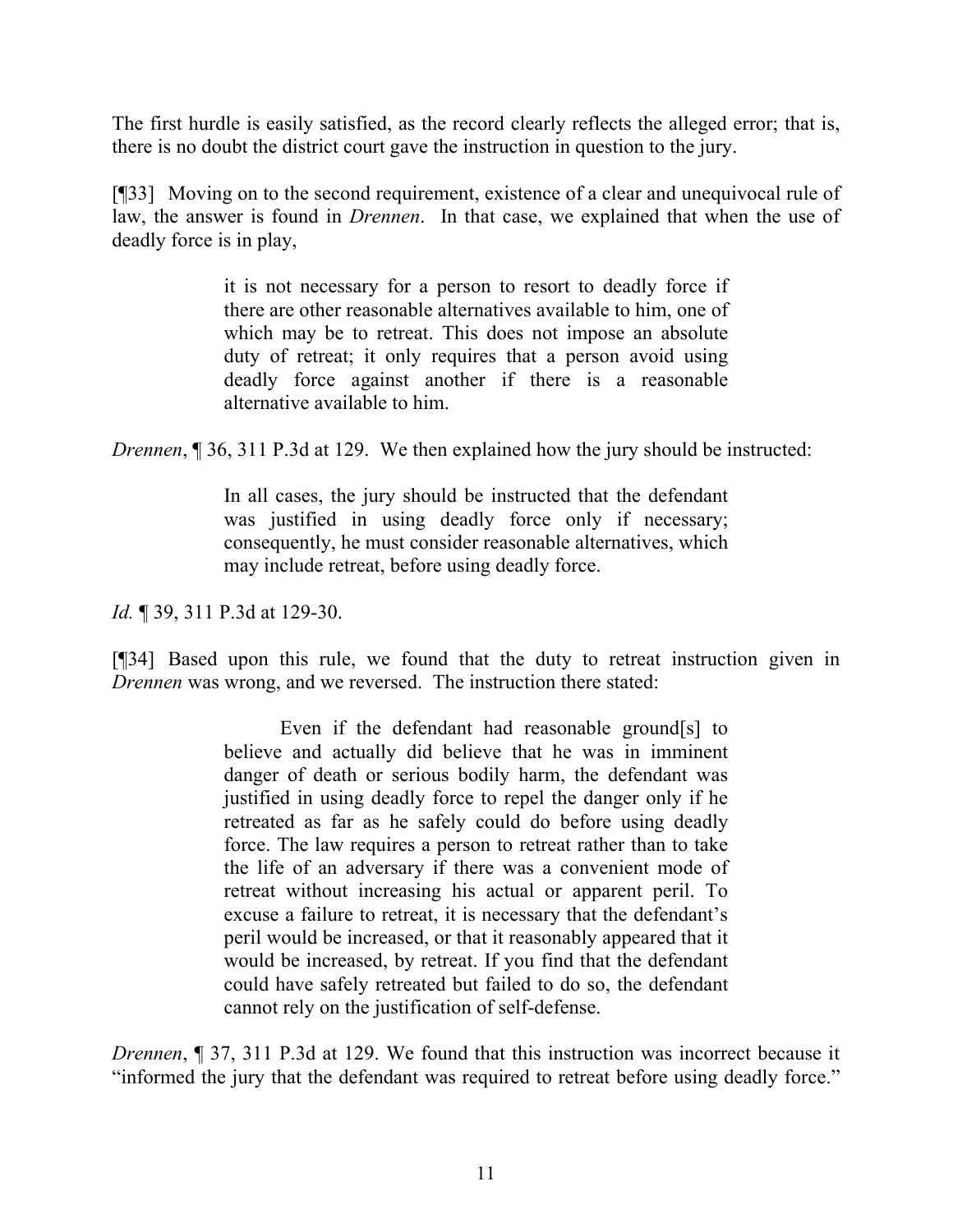*Id.*  $\sim$  37-39, 311 P.3d at 129-30. This was a clear and unequivocal rule of law by the time this case was tried. $12$ 

[¶35] Turning to the third tine, we find that giving the challenged instruction was a clear transgression of the law set forth in *Drennen*. That is because the instruction is identical to the one found to be erroneous in *Drennen*. Compounding the confusion is the fact that the current 2014 Wyoming Criminal Pattern Jury Instruction 8.08 also mirrors the instruction we found to be erroneous in *Drennen*.

[¶36] To be clear, this Court explained in *Drennen* that a person has a duty to pursue reasonable alternatives prior to using deadly force and one of those reasonable alternatives may be the duty to retreat. *Id.* ¶ 39, 311 P.3d at 129-30. Put another way, there is no need to resort to deadly force if there are other reasonable alternatives available, one of which may be to retreat. *Id.* However, there is no absolute duty of retreat; rather, the law requires that a person avoid using deadly force if there is a reasonable way to steer clear of it. *Id.* Of course, when a person is the aggressor, he has "a duty to withdraw or retreat before he could claim the right to self-defense." *Id.* ¶ 39, 311 P.3d at 129. We reiterate the rules of law elucidated in *Drennen*:

- Before the self-defense issue is presented to the jury, the defendant must make a *prima facie* case of each element of the affirmative defense. If the defendant meets that minimal threshold, the State then has the burden of proving the defendant did not act in self-defense;
- In *all* cases the jury should be instructed that the defendant was justified in using deadly force only if necessary; consequently, he must consider reasonable alternatives before using deadly force. This is the instruction that should have been given in *Drennen* and this case, and it ought to replace the errant instruction in Wyoming Criminal Pattern Jury Instruction 8.08;
- In cases in which the evidence establishes, as a matter of law, the defendant was not the aggressor, the jury should be only given the instruction above;
- When the evidence is insufficient to establish as a matter of law that the defendant was not the aggressor, but he has met the minimal burden of presenting a *prima facie* case that the deceased was the aggressor, the district court must instruct the jury on the legal definition of "aggressor." The jury should then be instructed that if it determines the defendant was the aggressor, he had a duty to withdraw or retreat before he could claim the right to self-defense. The right of self-defense is not available to an aggressor who provokes the conflict, unless the aggressor

<sup>&</sup>lt;sup>12</sup>Drennen was decided on October 1, 2013. This case was tried over two years later, in December of 2015.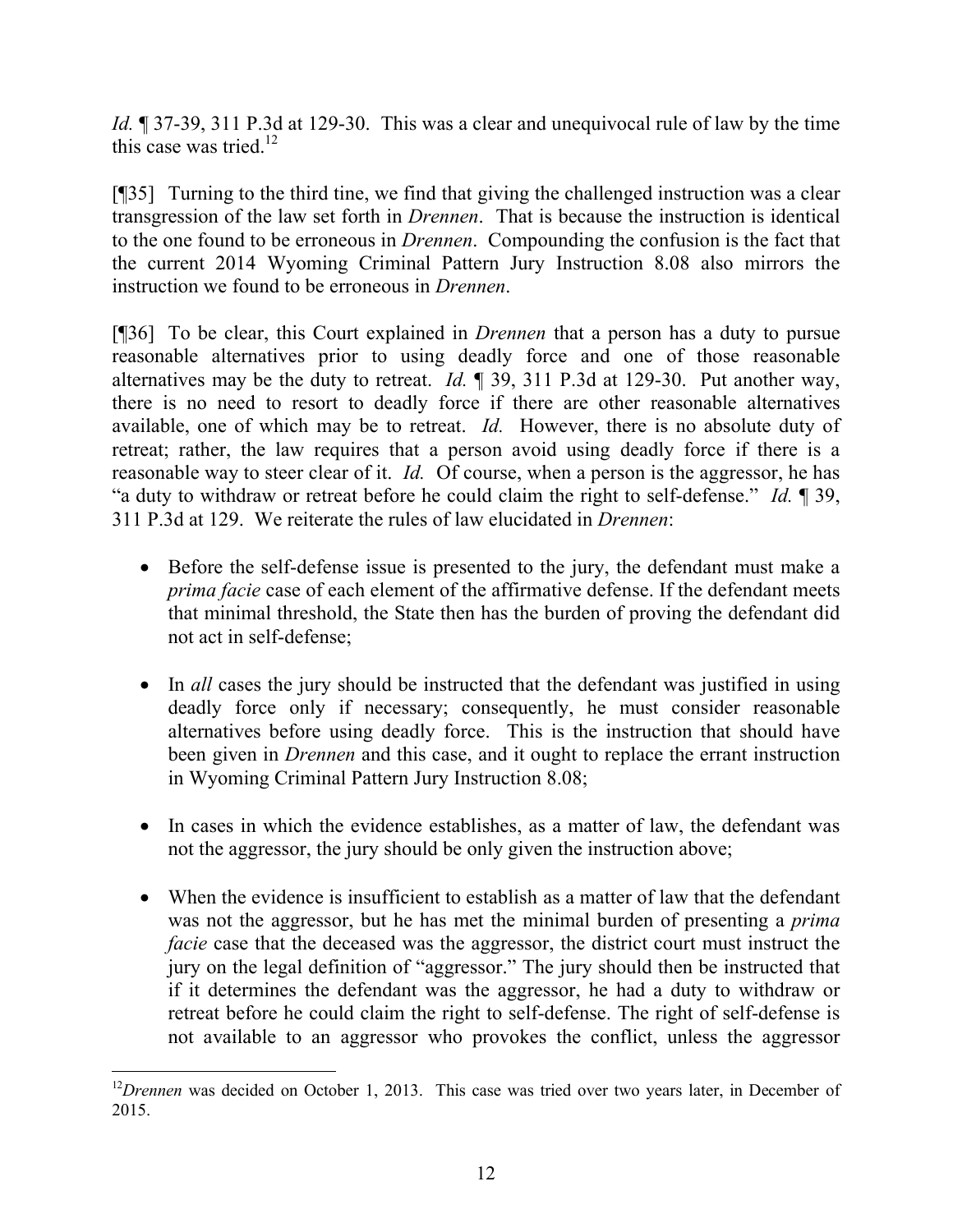withdraws in good faith and informs the other person by words or actions of a desire to end the conflict and is thereafter pursued;

 If, on the other hand, the defendant has not made a *prima facie* case that the deceased was the aggressor, the jury should be instructed on the defendant's absolute duty to withdraw or retreat before self-defense will be recognized.

[¶37] By these standards, the proper instruction in this case would have been that generally the defendant is justified in using deadly force only if necessary, and thus he must consider reasonable alternatives, which may include retreat. There therefore is no doubt that there was a clear and obvious transgression of a rule of law, and as a result, the outcome turns on the fourth and final prong of the analysis.

[¶38] The final prong of the plain error test requires us to determine if the error adversely affected a substantial right and resulted in material prejudice to Appellant. *Snow,* ¶ 34, 216 P.3d at 516-17. "To establish prejudice, the appellant must show a reasonable probability that [he] would have received a more favorable verdict in the absence of the error." *Id.* (quoting *Pendleton v. State*, 2008 WY 36, ¶ 11, 180 P.3d 212, 216 (Wyo. 2008)). "In other words, focusing solely on an outcome determination is insufficient; the Court must also look at whether the result of the proceeding was fundamentally unfair or unreliable." *Id.* (internal quotation marks omitted).

[¶39] We find that material prejudice resulted from the wayward instruction, as there is a reasonable probability that Appellant would have received a more favorable verdict in the absence of the error. This is so because the prosecutor's emphasis on the duty to retreat and Appellant's testimony that he did not retreat before using deadly force.<sup>13</sup>

[¶40] The trial lasted roughly four days and the prosecution presented a good deal of evidence, including the recordings of Appellant's law enforcement interviews immediately after the incident. The prosecutor also presented testimony from several witnesses ranging from a neighbor to law enforcement officers that canvassed the scene. Appellant and his wife testified on his behalf and the case essentially came down to Appellant's testimony and the law on which the jury was instructed.

[¶41] Appellant testified that he did not go into his mobile home with his wife and Ms. Cable after Mr. SoRelle shot his revolver at them, because he had no form of protection in his home and did not feel safe going in there without any defense. The walls of the mobile home were thin and would likely not have repelled a round from a powerful handgun like SoRelle's. Appellant believed that if he had gone into the mobile home, he

l

<sup>&</sup>lt;sup>13</sup> We cannot fault the prosecutor for emphasizing the law on which the jury was instructed. Indeed, it was his duty to apply the law as instructed and connect it to the facts presented to the jury. It just turns out that the rule of law stated was incorrect.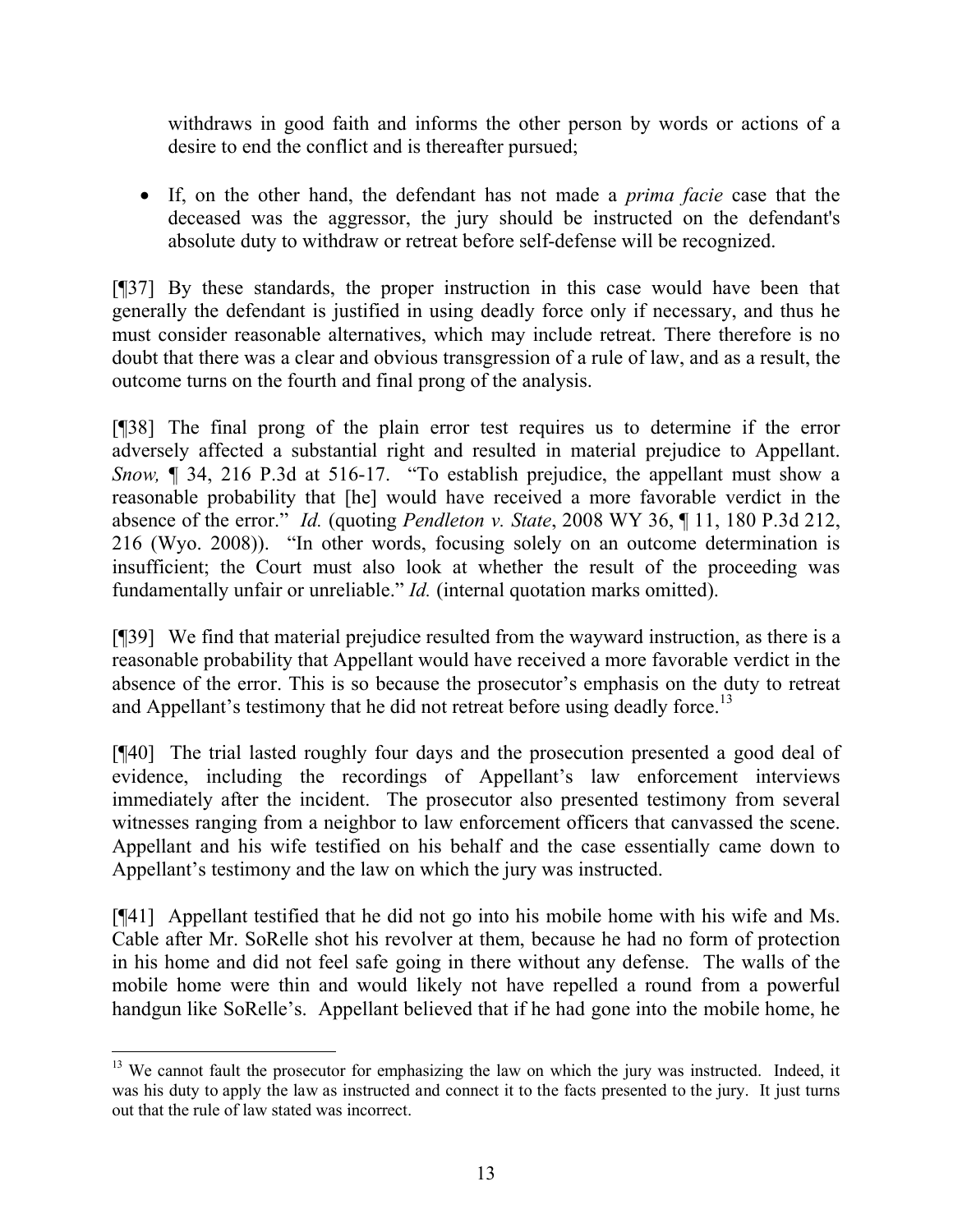would have no way of protecting his wife, children, and friend. He also believed that calling 911 would not have provided adequate protection because it would have taken police so long to arrive that Mr. SoRelle could have killed everyone in the home if he decided to do so. Haire claimed that he believed he might have to use his weapon to protect his wife, children, friend, and himself, and thus he grabbed the pistol and positioned himself behind a vehicle. He fired when he thought SoRelle raised his pistol to shoot at him at close range.

[¶42] Throughout his cross-examination of Appellant, the prosecutor was able to get Haire to repeatedly admit that he did not retreat. By way of example, the following exchange occurred between Appellant and the prosecutor:

> Q. I asked you if you were standing with your gun at your side when you were yelling at Mr. SoRelle.

A. Yes, my gun was down at my side.

Q. That's just a yes or no, sir. You were?

A. Yes.

Q. Okay. Now, you've told us that he was yelling back at you.

A. Correct.

Q. And we've heard from your wife that she heard two people yelling.

A. Correct.

Q. Okay. Elevated voices, I think it was her term. Now, could you have gone backwards away from the white Suburban and avoided being shot at?

A. Not in the amount of time that happened in.

Q. How long did you and Mr. SoRelle yell at each other?

A. Maybe 30 seconds.

Q. Okay. So 30 seconds, you can travel quite a ways, can't you?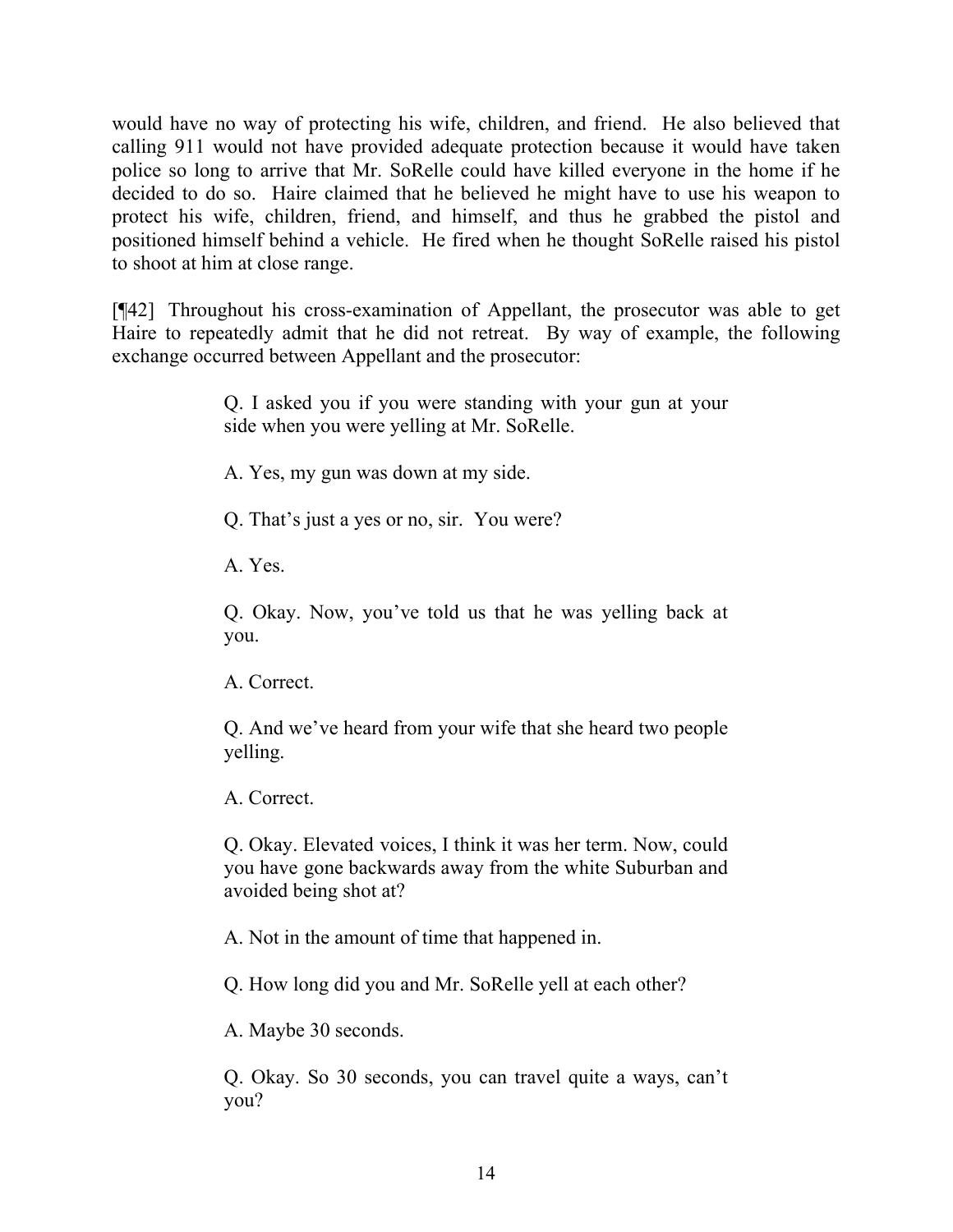A. Sure.

Q. Okay. So if you'd have turned and gone backwards and run back away from there, you would have been out of sight, out of -- out of range, correct?

A. I could have also tripped trying to walk backwards and fallen on my back and been laying out there like an open turtle.

Q. Well, I guess anything's possible, but you did have an escape route?

A. Not in my mind.

Q. That isn't my question. You had an escape route?

A. And again, not in my mind.

Q. And you were aware of that because you were familiar with this property, correct?

A. Correct, I'm familiar with this property.

Q. And you decided -- correct me if I'm wrong. You had decided at that point in time that you had no intention of retreating, because you felt you needed to protect your family from this dangerous man.

A. I had retreated. I retreated to safe cover.

Q. Okay. Did you move anywhere away from Mr. SoRelle, or just perpendicular?

A. What do you mean?

Q. I mean, did you go backwards from him?

A. No. I was 30 feet away from him.

Q. Okay. You didn't –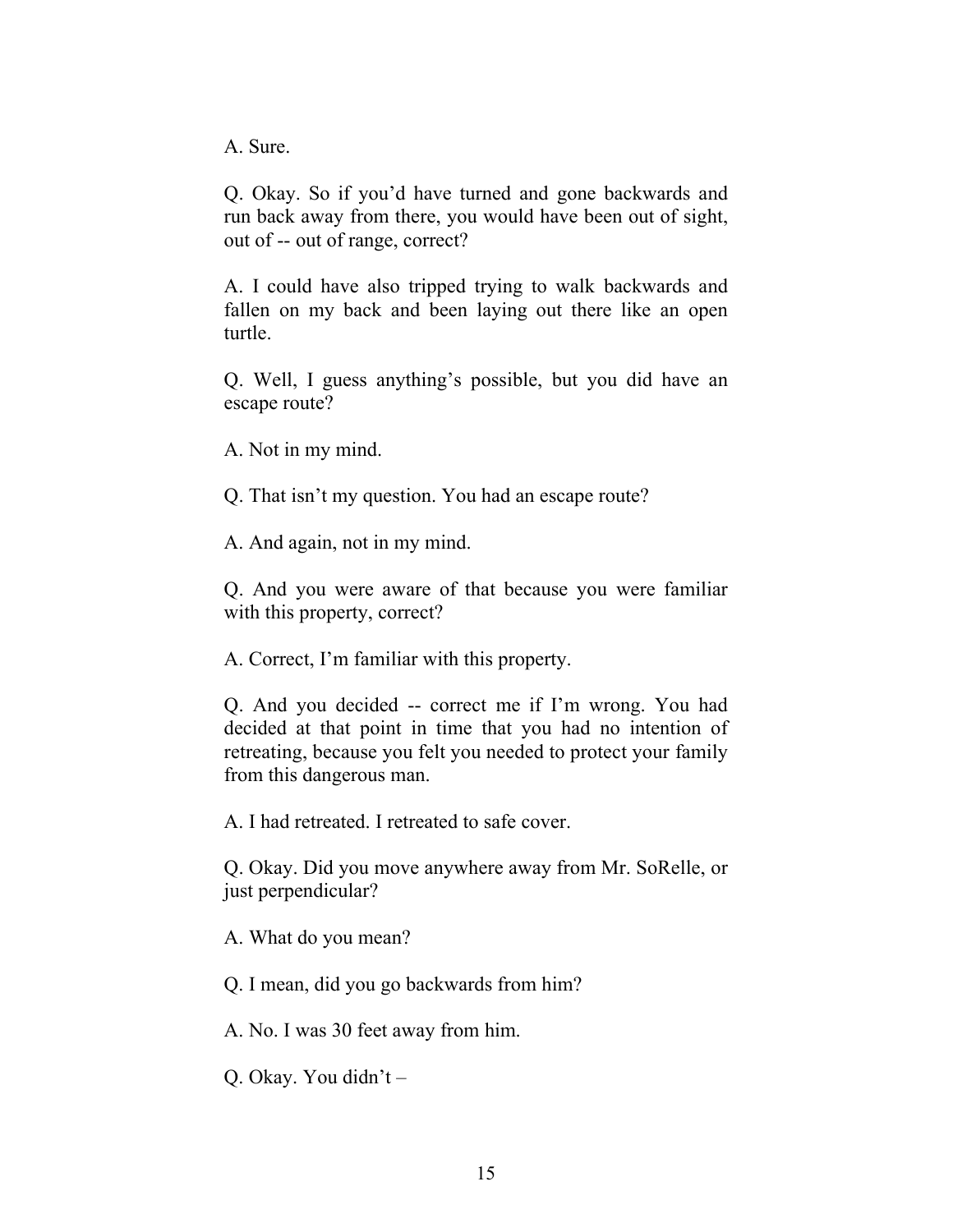A. No.

Q. You didn't go into the house, which would have been away from him, correct?

A. Correct.

Q. And you didn't go backwards from the white Suburban, which would have been away from him, correct?

A. Correct.

Q. You didn't duck down behind the Suburban, which would have been at least more cover for you, correct?

A. Yeah, I had no need to.

Q. You decided to stand your ground instead, right?

A. If that's how you want to say it.

[¶43] It is reasonable to conclude from the record that the jury, after being instructed on the law as it was, likely concluded that Appellant had a general legal duty to retreat and did not do so, and that therefore he did not have the right to use deadly force in selfdefense or defense of his family and Ms. Cable. The duty to retreat became material to the case because of the Appellant's testimony and the prosecutor's use of that evidence as permitted by the errant instruction. Here are a few of the prosecutor's statements in closing argument about Appellant's general duty to retreat:

> Mr. Haire did nothing, nothing to retreat, according to any of his stories. The most he did was arm himself and advance to a defensive position.

> > \* \* \*

Mr. Haire had plenty of ways to retreat safely. . . . He chose not to. So we go through each and every aspect of this evidence and we consider, was Mr. Haire ever an aggressor, and if so, he would have had to absolutely retreat. But the duty to retreat doesn't disappear no matter what, it does not go away. It just becomes a little different consideration if one is not the aggressor, and that's because the law still regards the most sacred thing, it protects a human life. So you still